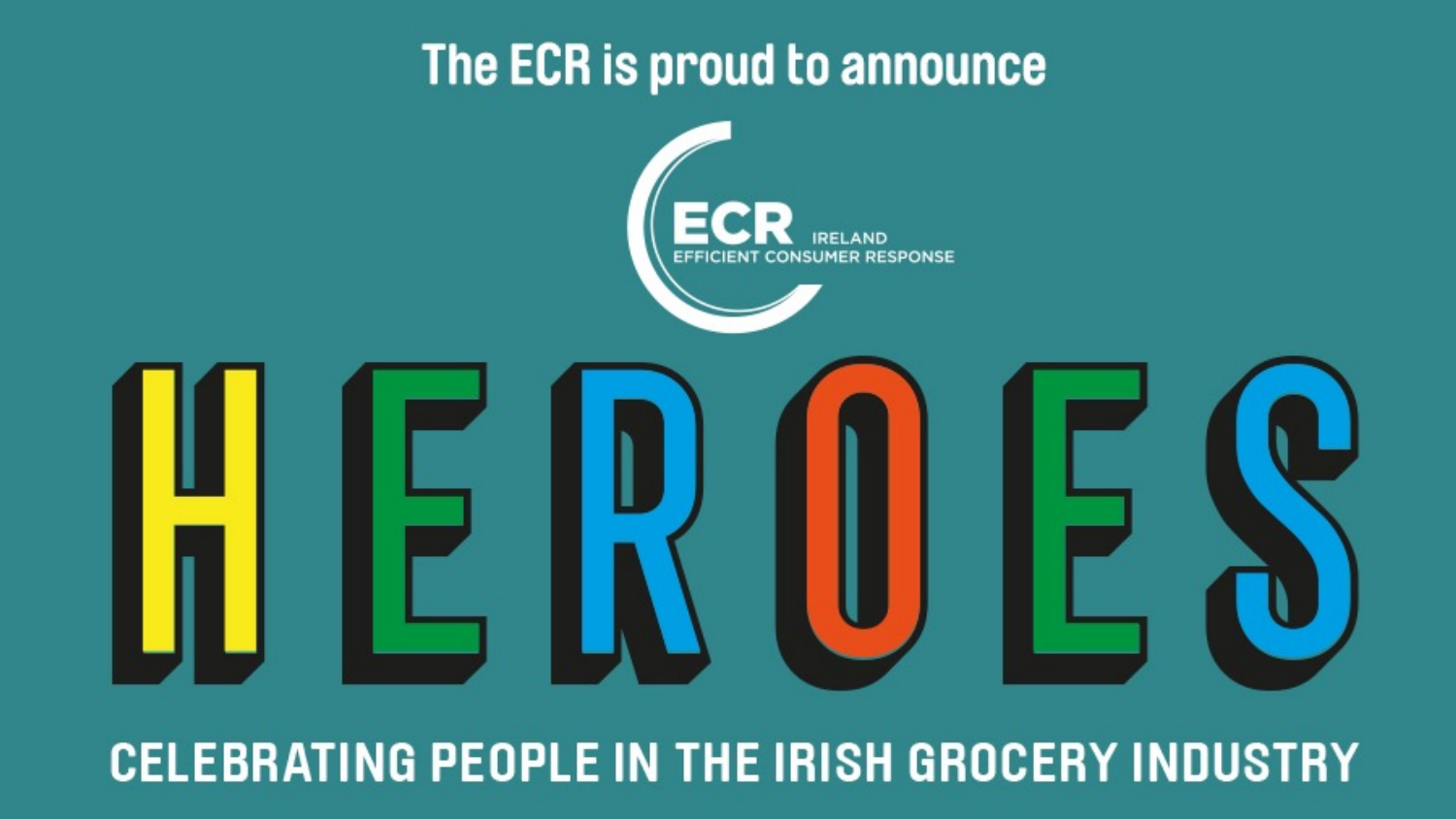

**ECR Heroes Awards Thursday 30 June 2022**

**We are very proud of our Irish grocery sector.**

**Let's give industry recognition to those in our companies who deserve acknowledgment.** 

ECR Ireland wishes to showcase the amazing achievements of people within our industry who have delivered extraordinary outcomes.

ECR will host a hybrid industry Awards event to celebrate these people on Thursday 30 June

This is an opportunity to recognise & applaud outstanding behaviours by individuals, teams & companies in the grocery sector.

All those who participate in the ECR Heroes Awards will be recognised for superior performance.

There will be 5 Category Winners and an Overall Award Winner.

Entering is easy.

Lets make this an event to remember and receive entries from every ECR member!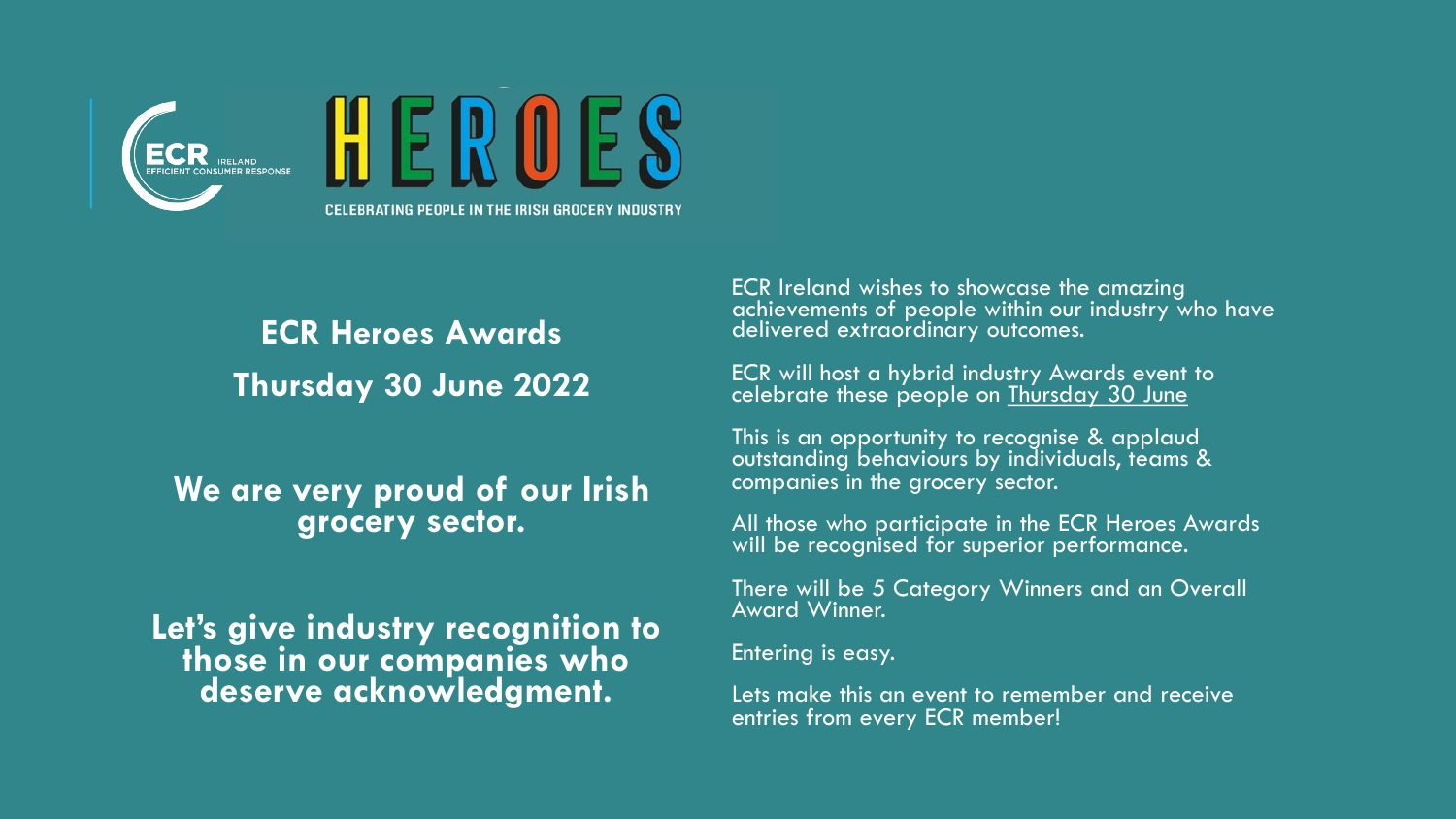

## **Awards Categories**

- 1. Heroes for the Community
- 2. Heroes for Shoppers
- 3. Heroes for Service
- 4. Heroes in your Workplace
- 5. Heroes for the Planet

There will be a winner for each category.

## **Overall Award Winner**

•An Overall Winner will be chosen from the Category Winners

•All entrants will receive an ECR Heroes Cert.

•Trophy & prize for Category & Overall Winners.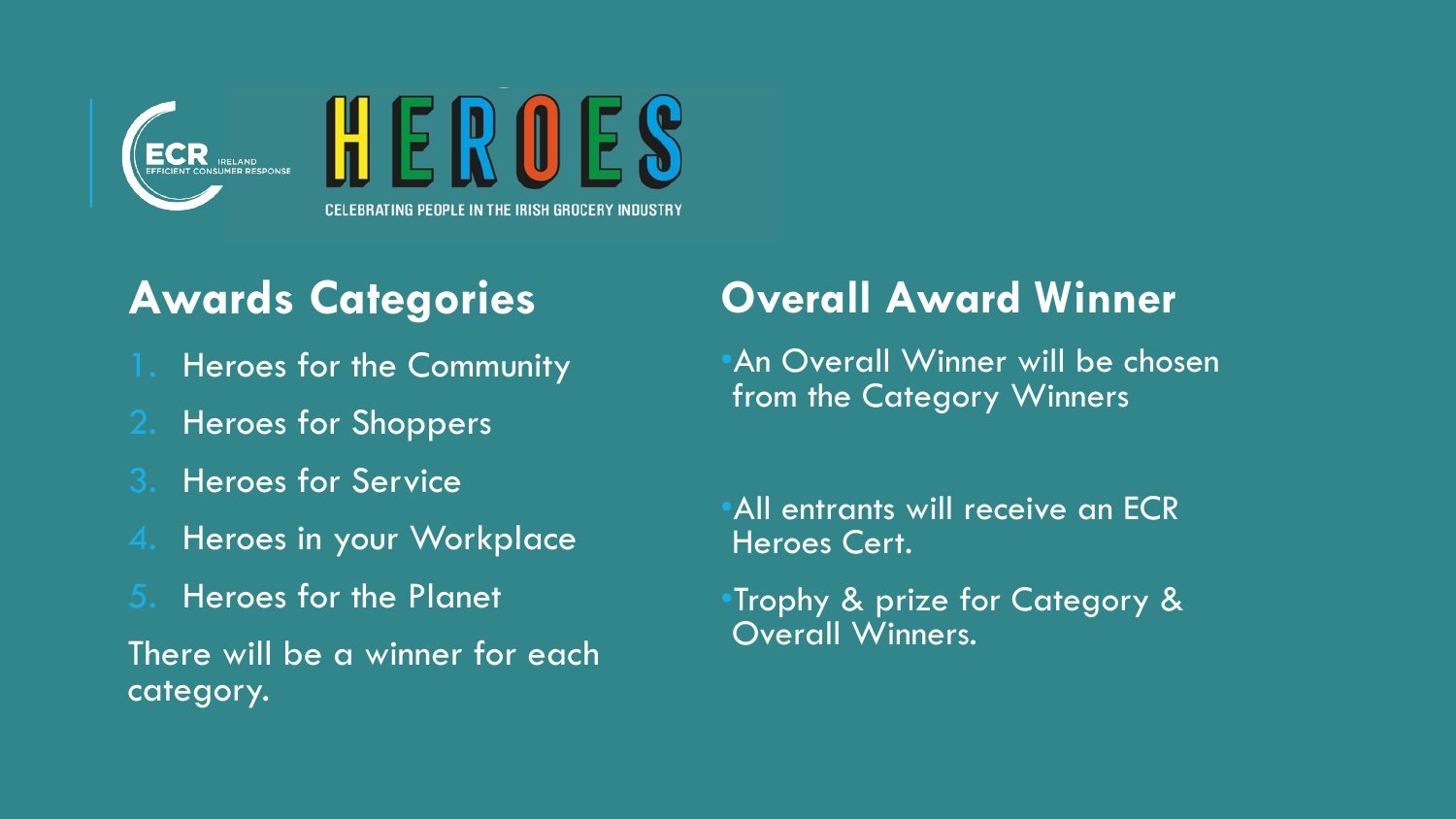



#### **Heroes for the Community**

Colleagues who have made a difference in their local community through a workplace initiative

#### **Heroes for Shoppers**

Colleagues who have exceeded expectations in providing outstanding service to shoppers in their workplace.

#### **Heroes for Service**

A person who has excelled in their role as a supplier or service provider

#### **Heroes in your Workplace**

Colleagues who deserve recognition for outstanding performance, behaviour or service at work. This may include a team member or team leader

#### **Heroes for the Planet**

A person, department or team who have made a positive difference in preserving or protecting the planet and making our environment a better place.

(Nominations can be internal or external to your company)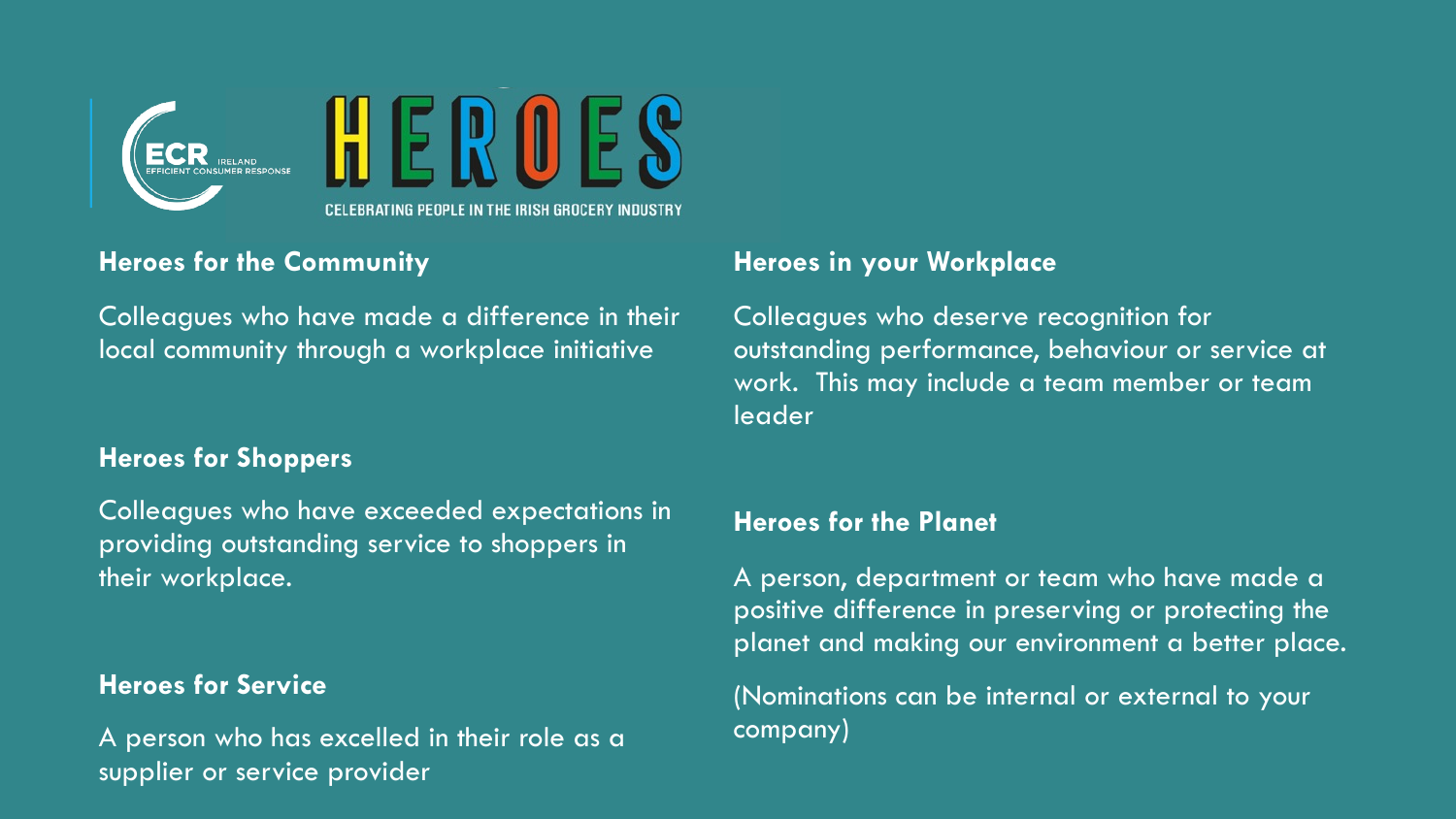

### **Nominations**

- •Fri 10 June Nominations to be submitted via the brief Nomination Form.
- •A company may make multiple nominations.

#### **Entry Fee**

- $1<sup>st</sup>$  Nomination =  $£250$
- $\Phi$ 2<sup>nd</sup> Nomination = €200
- Remaining Nominations =  $\epsilon$ 150 each
- •Note: The Entry fee is the only fee … there is no further fee if shortlisted as a finalist.

### **Finalists**

•Mon 13 June – An ECR Panel will select & announce the Finalists

•A shortlist of 2-3 nominations for each category

The Finalists will then prepare  $\&$  submit a  $3$  min video by Mon 27 June.

•This video will be played at the ECR Heroes Awards on Thurs 30 June.

•The video may be a combination of film, ppt, interview or speech.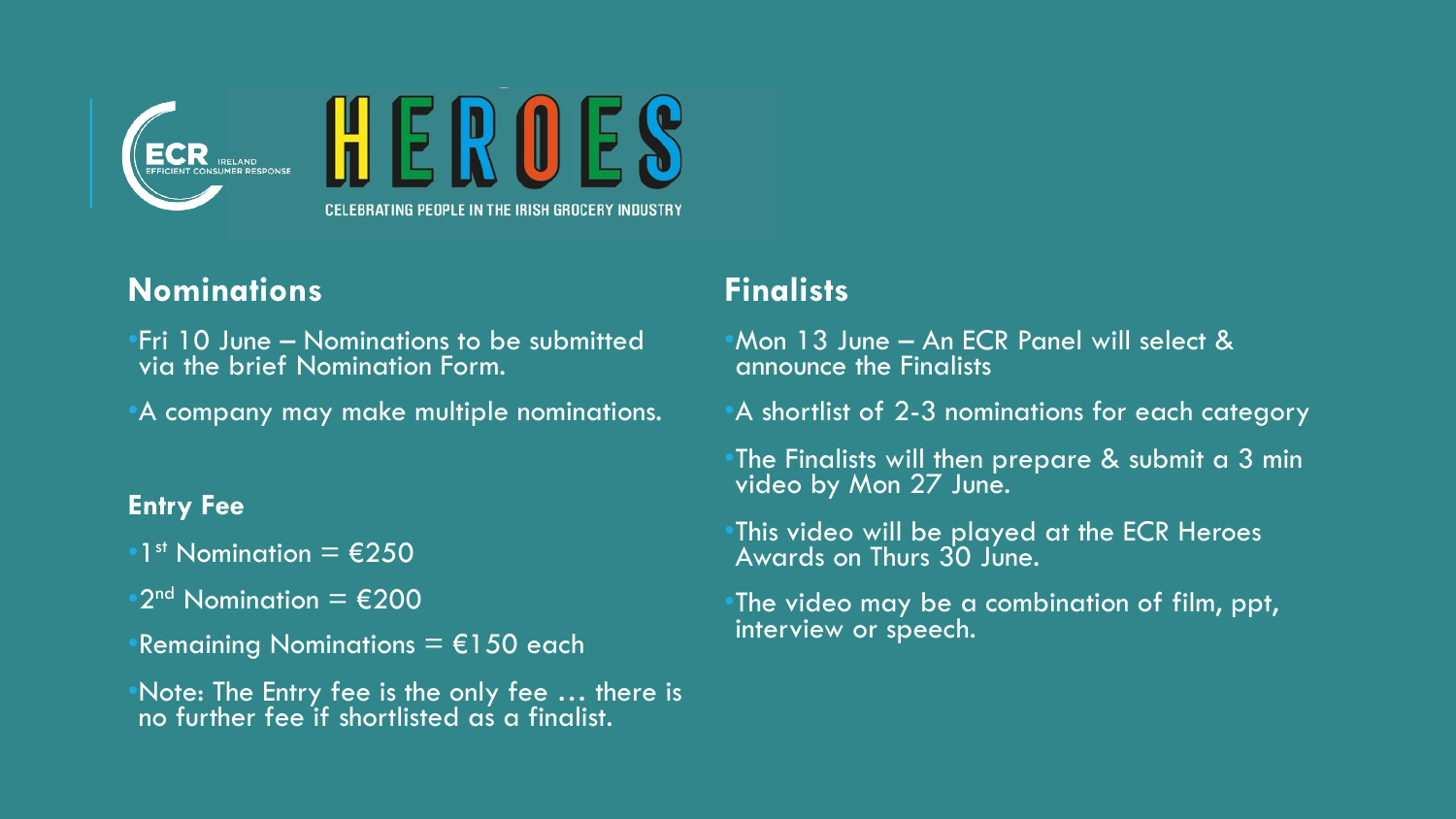

### **ECR Selection Panel**

•The Panel will be ECR Steering Group members (without entries) + appropriate external participants.

•Mon 13 June - ECR Panel will select the Finalists.

•Tue 28 June – ECR Panel will review the submitted videos.

•Thur 30 June – Winners announced at the ECR Heroes Awards.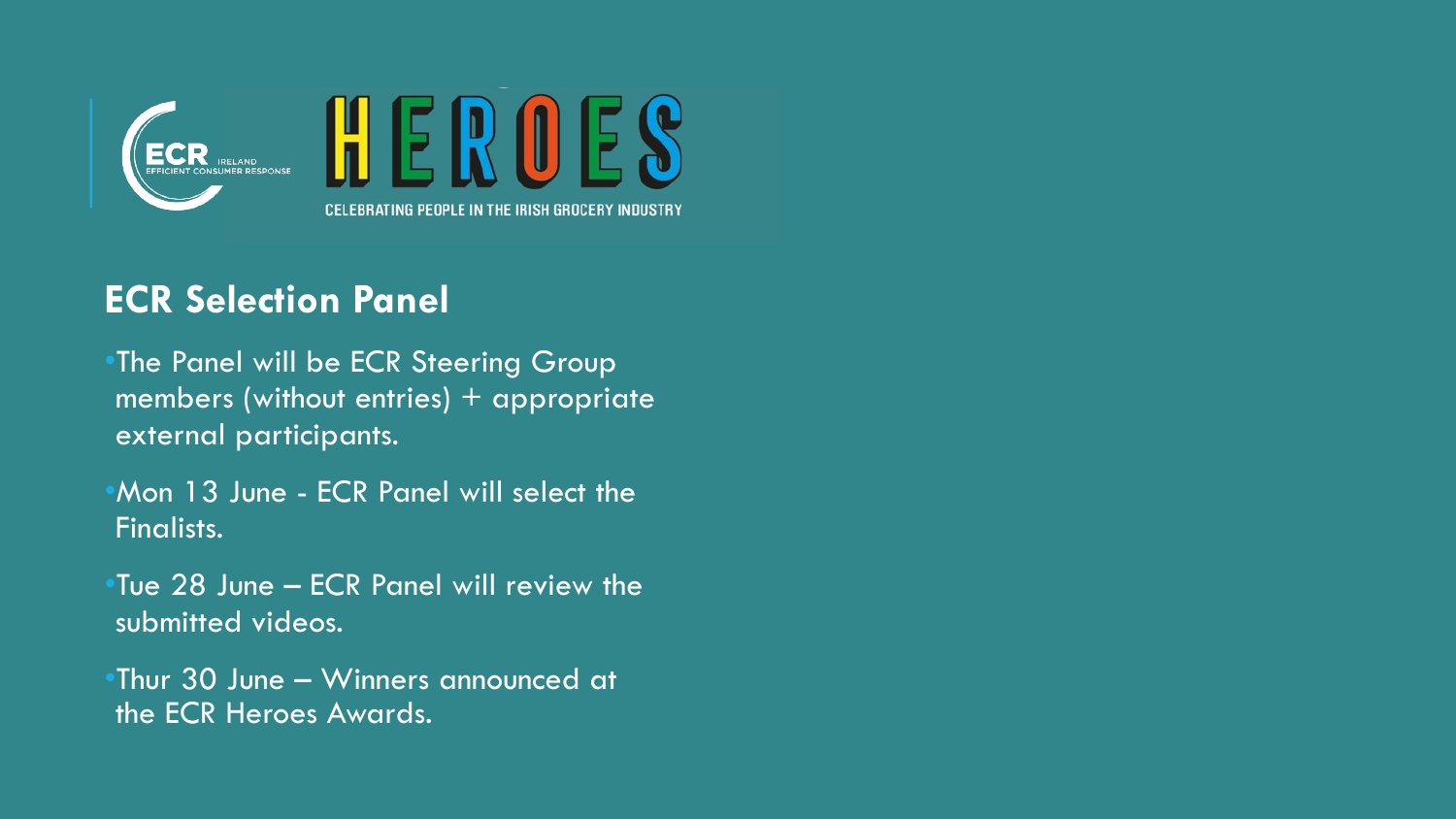

ECR Heroes Awards

Thurs 30 June @ 14.00

Venue tbc

A video from each finalist will be played at the venue and online.

Finalists will attend the venue.

All finalists presented a Cert

#### **Draft Agenda**

- 14.00 Welcome
- 14.05 Key-Note Introduction
- 14.15 15 Videos from Finalists  $@$  3 mins each
- 15.45 Announce Category & Overall Winners
- 16.00 Close